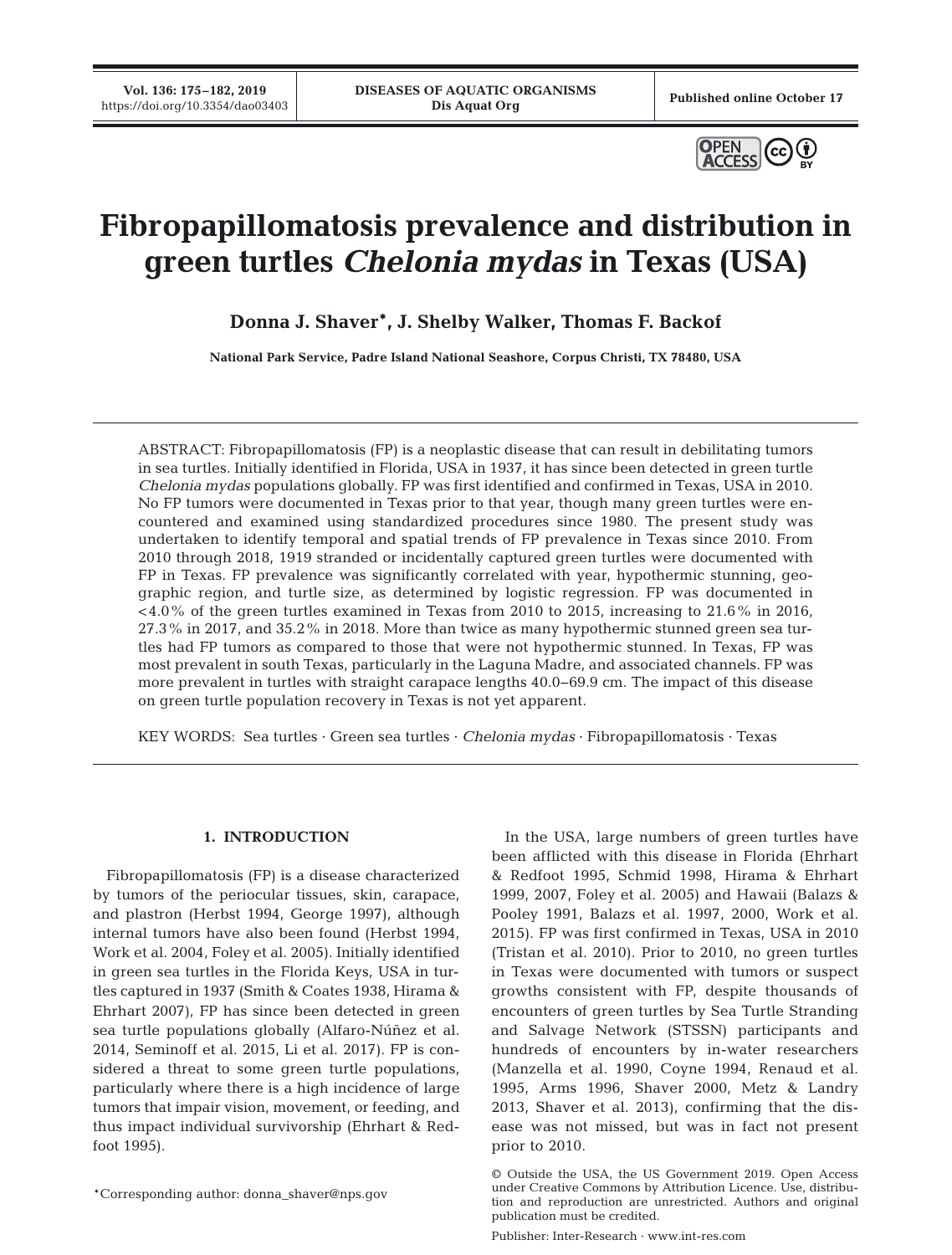The virus associated with FP, chelonid herpesvirus 5 (ChHV5), is believed to have co-evolved with sea turtles for approximately 1 million yr (Herbst et al. 2004), and has genetic variants between populations (Morrison et al. 2018). ChHV5 is found in FP tumors (Herbst 1994, Herbst & Klein 1995, Quackenbush et al. 1998, Greenblatt et al. 2005, Page-Karjian et al. 2015) and is likely the cause of this disease, though the etiology is not completely understood. There is evidence that turtles acquire the virus after they recruit to a shallow foraging habitat (Ene et al. 2005). Marine leeches, pollution, warm shallow waters, and increasing numbers of green turtles have been implicated in promoting this disease (Greenblatt et al. 2004, Herbst et al. 2004, Foley et al. 2005). Additionally, asymptomatic green turtles can carry the virus, detected as viral DNA in many tissue and fluid types (Page-Karjian et al. 2012, 2015, Alfaro-Núñez et al. 2014, 2016, Chaves et al. 2017).

The present s tudy focuses on quantification of FP tumor cases observed in sea turtles that were documented by the STSSN as stranded (washed ashore or floating, either dead or alive but imperiled) or incidentally captured (entrapped in intake canals of power plants or captured unintentionally while fishing) (Teas 1993) in Texas. Causes of stranding are numerous and include boat strikes, debris entanglement, hypothermic stunning, and disease (Shaver 1998, Shaver et al. 2017). Live stranded turtles are taken to wildlife rehabilitation facilities, while dead turtles are often recovered for investigatory necropsy (Shaver 1998). Our study was undertaken to identify temporal and spatial trends of FP prevalence in Texas since 2010, when the first cases were documented.

## **2. MATERIALS AND METHODS**

## **2.1. Data collection**

STSSN participants in Texas documented sea turtles found stranded or incidentally captured from 1980 through 2018. For each turtle, information was collected on stranding date, location, tag numbers (if identified), visual signs of disease and/or injuries, condition, and final disposition of the animal. Curved carapace length (nuchal notch to posterior tip; CCL) and straight carapace length (nuchal notch to posterior tip; SCL) were measured for most turtles. Turtles documented with visible tumors characteristic of FP were identified; no attempt was made to quantify asymptomatic turtles via viral DNA in tissues or body fluids. Records were categorized as offshore (from

shores or waters of the Gulf of Mexico) or inshore (found on shores or waters of passes and bays). In formation was recorded on standardized forms sent to state and national STSSN coordinators. Latitudinal bands were used to divide the Texas coast (Fig. 1) into 3 sections: North, which includes coastal areas in Texas from the Louisiana border at latitude 29.684° N through 28.000° N; Central from 27.999° N to 27.000° N; and South from 26.999° N to 25.955° N, for comparison of FP prevalence. These areas of interest were chosen with respect to variation in geographic features and management.

# **2.2. Permitting and animal welfare**

This study was conducted in accordance with the Guide for Care and Use of Laboratory Animals of the National Institutes of Health. Work by National Park Service (NPS) personnel was authorized under US Fish and Wildlife Service Permit TE840727-3, Texas Parks and Wildlife Department Scientific Permit SPR-0190-122, and the NPS Institutional Animal Care & Use Committee permit IMR\_PAIS.Shaver.Walker\_ SeaTurtle.A3.

## **2.3. Data analysis**

The Texas STSSN database was queried for records of green turtles *Chelonia mydas* documented stranded or incidentally captured in Texas from 1980 to 2018. Stranded and incidentally captured turtles were included in all analyses. FP prevalence analyses were restricted to green turtles documented by the STSSN from 2010 to 2018, years FP was observed in Texas. SCL mean, SD, and range were derived. Turtles were categorized into 10 cm SCL size classes to illustrate the frequency distribution of FP among these size classes. For 230 turtles, CCL, but not SCL, measurements were obtained, and these were converted for analysis from CCL to SCL using the formula  $SCL = 0.294 + (0.937 \times CCL)$  (Teas 1993). Turtles described as skeletal or dry carcass were excluded from analysis due to limitations identifying tumors on carcasses in those conditions  $(n = 1159)$ ; of which only 1 was noted with FP). Repeated measures were also excluded to satisfy model assumptions (n = 56). Means are represented with ±1 SD.

ArcGIS 10.4.1 (ESRI 2016) was used to display the prevalence and distribution of green turtles with FP tumors encountered between 2010 and 2018 in Texas, USA, displayed as prevalence within 10 km hexbins.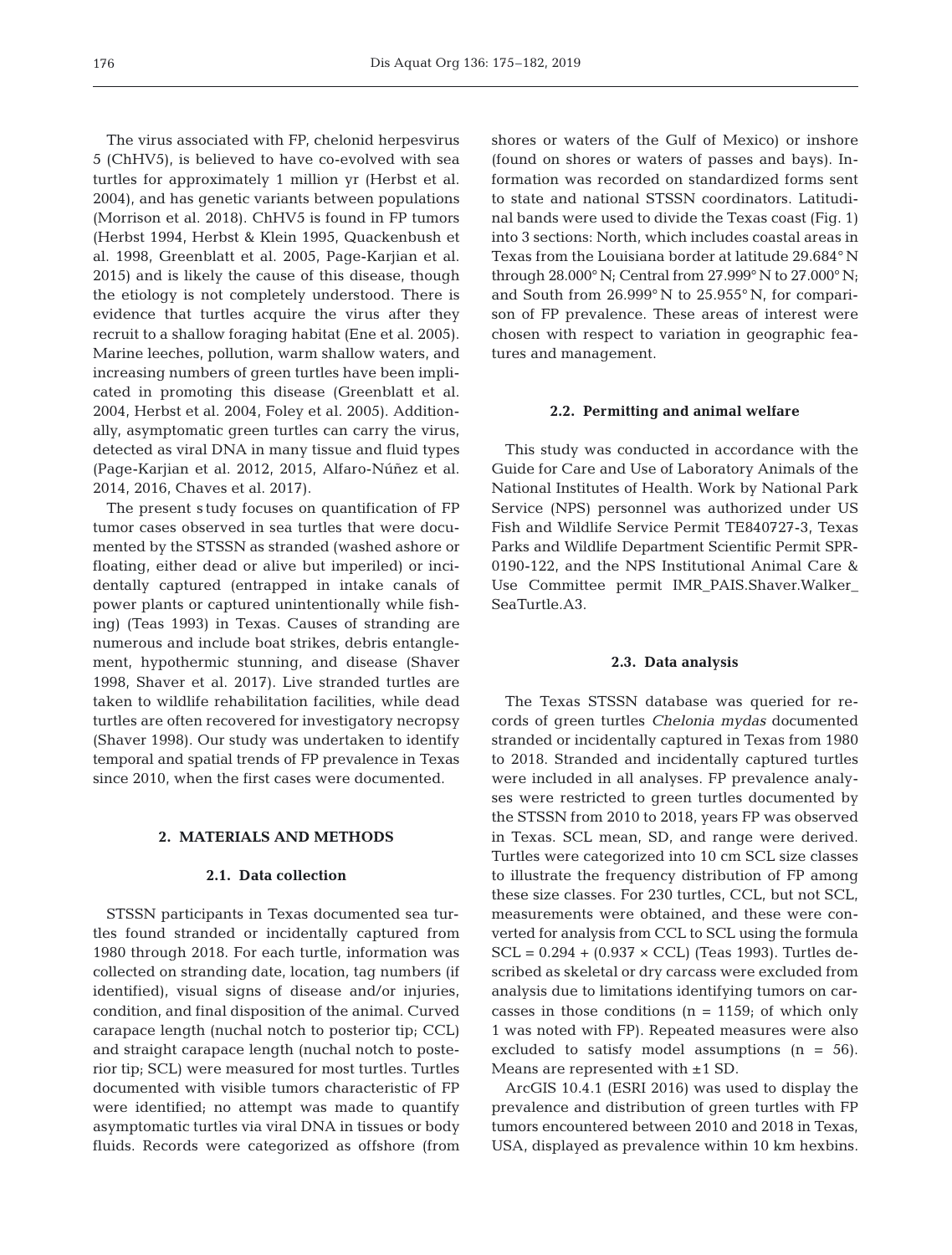

Fig. 1. Texas, USA coast with the locations of major channels and passes as well as the Upper and Lower Laguna Madre (inset: Texas state, with a square around the coastal area)

To determine if FP tumor prevalence varied significantly with the factors coastal region, inshore/ offshore, hypothermic stunned/not hypothermic stunned, stranded/incidental capture, year, and SCL, generalized linear regression models (glm function) were created using R v.3.5.3 (R Core Team 2018). FP was modeled as a binomial (tumor presence, absence) with log transformation, for all factors (full model). Model reduction, i.e. removing insignificant variables, produced a comparable model that did not relay additional information due to the robustness of the relationships in the full model. This insignificance was confirmed using ANOVA and post hoc chi-squared model residuals. Therefore, only the full model is presented. Collinearity was

examined for factors Region and SCL, as described in Section 3.

### **3. RESULTS**

The generalized linear regression model (glm) indicated that the variables coastal region and hypothermic stunned/not hypothermic stunned and the covariates year and SCL were all highly significant effects (p < 0.0001) (Table 1). Neither inshore/offshore  $(p = 0.5870)$  nor incidental capture/ stranded ( $p = 0.9050$ ) were significant

Table 1. Logistic regression analysis of main effects (Year, Hypothermic stunned, Geographic region, and Size class based on straight carapace length) related to prevalence of fibropapilloma tumors (FP) in *Chelonia mydas* documented in Texas, USA. Estimate: model estimates for log(odds) at intercept and log(odds ratios) for each predictor variable; p-values are for Wald test; \*significant (p < 0.05)

| Predictor variable                                                                                                                                       | Estimate  | p              |  |  |  |  |  |
|----------------------------------------------------------------------------------------------------------------------------------------------------------|-----------|----------------|--|--|--|--|--|
| Intercept (Central)                                                                                                                                      | $-1064.0$ | $< 0.0001*$    |  |  |  |  |  |
| Region                                                                                                                                                   |           |                |  |  |  |  |  |
| North                                                                                                                                                    | $-0.7508$ | $< 0.0001*$    |  |  |  |  |  |
| South                                                                                                                                                    | 0.4434    | $< 0.0001*$    |  |  |  |  |  |
| Inshore/Offshore (Offshore)                                                                                                                              | $-0.0629$ | 0.5870         |  |  |  |  |  |
| Hypothermic stunned (True)                                                                                                                               | 0.4912    | $0.0001*$      |  |  |  |  |  |
| Stranded/Incidentally<br>captured (Stranded)                                                                                                             | $-0.0253$ | 0.9050         |  |  |  |  |  |
| Year                                                                                                                                                     | 0.5250    | $< 0.0001*$    |  |  |  |  |  |
| Size class                                                                                                                                               | 0.0803    | $\leq 0.0001*$ |  |  |  |  |  |
| <b>Full model:</b>                                                                                                                                       |           |                |  |  |  |  |  |
| $FP \sim Region + Inshore/Ofshore + Hypothermic stunnel$<br>(True/False) + Stranded/Incidentally captured +<br>Year + Size class; observations = $11050$ |           |                |  |  |  |  |  |

factors with respect to FP prevalence. FP prevalence increased significantly over the study period  $(n = 9)$ years, p < 0.0001) (Table 1). A total of 1919 green turtles were detected with FP out of a total of 11 360 stranded or incidentally captured green turtles documented in Texas from 2010 to 2018 (16.9%; Tables 2 & 3). For the state of Texas, the prevalence of FP did not exceed 5.0% during any single year from 2010 through 2015, but increased to 21.6% during 2016, 27.3% in 2017, and 35.2% in 2018 (Table 2). More than twice as many hypothermic stunned green turtles were observed with FP tumors (19.9%) as compared to turtles that were not hypothermic stunned (9.4%) (Table 3).

Table 2. Yearly fibropapillomatosis (FP) prevalence for 3 Texas coastal regions and state totals for *Chelonia mydas* documented with and without FP. n: number of turtles examined; %FP: percentage of turtles documented with FP

| Year  | North |      | Central |      | South |      | Total |      |
|-------|-------|------|---------|------|-------|------|-------|------|
|       | n     | %FP  | n       | %FP  | n     | %FP  | n     | %FP  |
| 2010  | 168   | 0.0  | 250     | 0.4  | 293   | 1.0  | 711   | 0.6  |
| 2011  | 108   | 0.0  | 802     | 0.4  | 996   | 7.9  | 1906  | 4.3  |
| 2012  | 51    | 0.0  | 165     | 0.0  | 79    | 2.5  | 295   | 0.7  |
| 2013  | 80    | 0.0  | 438     | 0.7  | 269   | 13.4 | 787   | 5.0  |
| 2014  | 213   | 1.4  | 1026    | 1.3  | 251   | 7.6  | 1490  | 2.3  |
| 2015  | 105   | 2.9  | 613     | 3.1  | 156   | 14.1 | 874   | 5.0  |
| 2016  | 67    | 6.0  | 225     | 21.3 | 116   | 31.0 | 408   | 21.6 |
| 2017  | 120   | 9.2  | 598     | 23.9 | 484   | 30.4 | 1202  | 27.3 |
| 2018  | 494   | 26.1 | 2702    | 37.4 | 491   | 32.2 | 3687  | 35.2 |
| Total | 1406  | 10.7 | 6819    | 18.2 | 3135  | 16.9 | 11360 | 16.9 |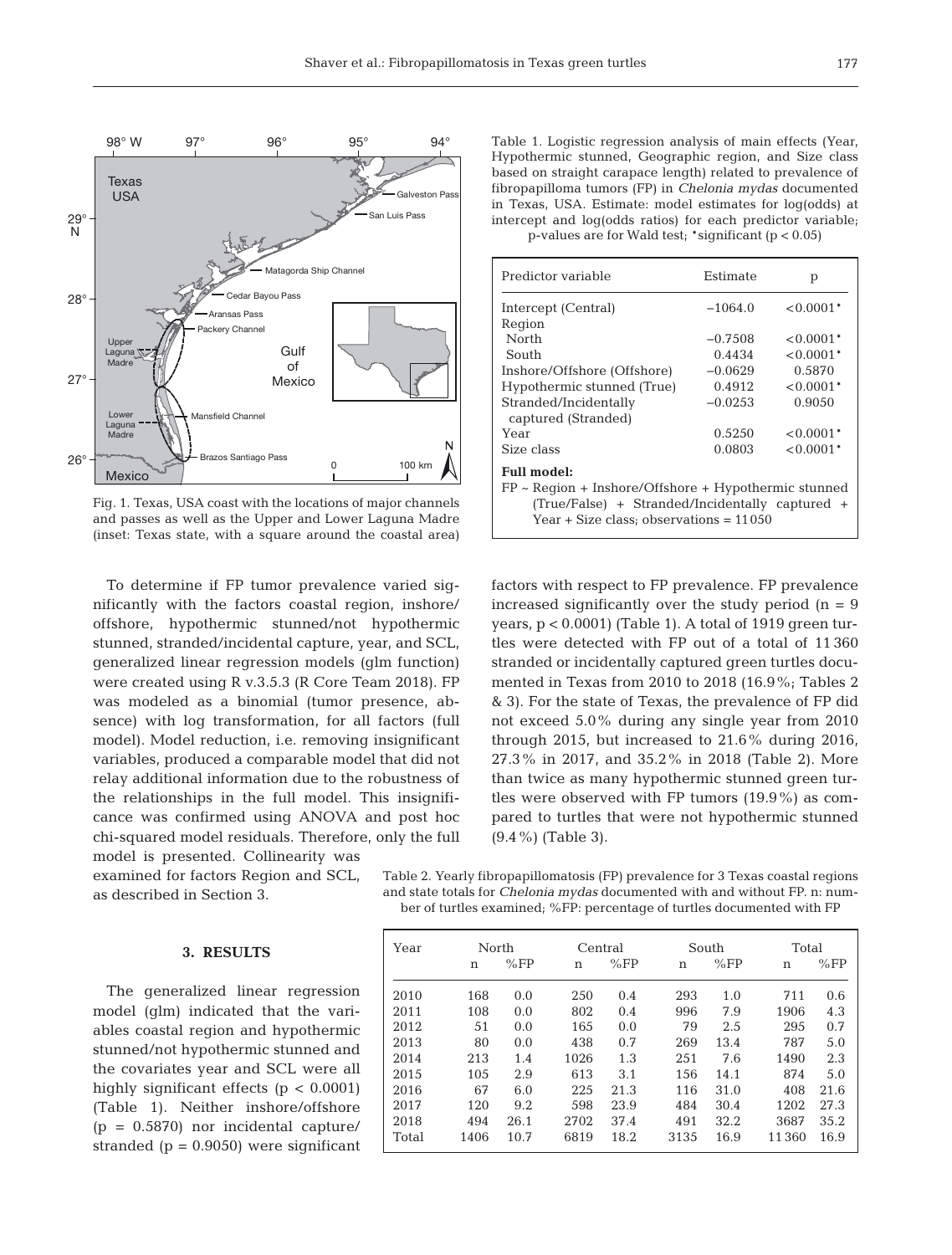Table 3. Fibropapilloma tumor (FP) prevalence in *Chelonia mydas* (n = 11 360) documented in Texas, USA, from 2010 to 2018, categorized by those found hypothermic stunned versus those that were not hypothermic stunned, Texas geographic region, and size class (straight carapace length [SCL], 10 cm bins). Measurements were not obtained for 310 individuals; for 230 individuals, curved carapace length measurements had to be converted to SCL. n: number of turtles examined; %FP: percentage of turtles documented with FP tumors

| n               | %FP  |  |  |  |  |  |
|-----------------|------|--|--|--|--|--|
|                 |      |  |  |  |  |  |
| 7926            | 20.1 |  |  |  |  |  |
| 3434            | 9.5  |  |  |  |  |  |
|                 |      |  |  |  |  |  |
| 1406            | 10.7 |  |  |  |  |  |
| 6819            | 18.2 |  |  |  |  |  |
| 3135            | 16.9 |  |  |  |  |  |
| Size class (cm) |      |  |  |  |  |  |
| 85              | 2.4  |  |  |  |  |  |
| 2385            | 3.1  |  |  |  |  |  |
| 4773            | 10.3 |  |  |  |  |  |
| 2334            | 35.5 |  |  |  |  |  |
| 1069            | 37.6 |  |  |  |  |  |
| 324             | 29.0 |  |  |  |  |  |
| 65              | 10.8 |  |  |  |  |  |
| 13              | 0.0  |  |  |  |  |  |
| 2               | 0.0  |  |  |  |  |  |
|                 |      |  |  |  |  |  |

Along the Texas coast, significantly more FP-afflicted turtles have been found in the southern portion of the state, south of Cedar Bayou Pass, which crosses be tween Mustang Island and Matagorda Island at latitude 28° N (Figs. 1 & 2). This section of the Texas coast is >250 km long and has many large bays, including Aransas Bay, Corpus Christi Bay, and the Laguna Madre. For analysis, this section was further divided into a Central region, which includes the Upper Laguna Madre, and South region, which includes the Lower Laguna Madre (Table 2) (see also Section 2.1). FP prevalence differed significantly among these areas ( $n = 3$  regions,  $p < 0.0001$ ), with the highest prevalence found in the Central area (18.2%; Tables 2 & 3). FP prevalence was lower and had a slower rate of increase in the North region, from Cedar Bayou Pass northward to the Louisiana border (Tables 2 & 3). This area of the Texas coast is >350 km long and includes Galveston and Matagorda Bays.

SCL of green turtles documented in Texas from 2010 to 2018 ranged from 10.5 to 94.0 cm (mean: 37.7  $± 10.4$  cm,  $n = 11 050$ ; those recorded with FP ranged from 12.5 to 78.3 cm SCL (mean:  $44.7 \text{ cm} \pm 9.0 \text{ cm}$ ,  $n = 1901$ . FP was present in turtles of all 10 cm size classes except 80.0−89.9 and 90.0−99.9 cm, with the



Fig. 2. Distribution and prevalence of green turtles *Chelonia mydas* documented with fibropapillomatosis (FP) in Texas, USA from 2010 to 2018. Data are percentage of green turtles with FP within 10 km hexbins, excluding sections with <10 encounters

40.0−49.9 and 50.0−59.9 cm size classes having the highest FP prevalence (Table 3).

A pairwise *t*-test indicated that turtles in the South region were significantly larger (mean SCL: 39.6 ± 11.2 cm;  $n = 3016$ ) than the other 2 regions (both comparisons,  $p < 0.0001$ ; North [mean SCL: 37.1  $\pm$ 10.6 cm, n = 1372] and Central [mean SCL: 36.9  $\pm$ 9.8 cm,  $n = 6612$ , which were not significantly different from each other,  $p = 0.45$ , indicating it was prudent to investigate possible collinearity between the relationship for SCL:Region with FP prevalence by plotting these factors against each other. Collinearity was not observed and was rejected.

## **4. DISCUSSION**

The numbers of green turtles documented with FP tumors in Texas has increased at an alarming rate starting in 2015, with higher prevalence in south Texas than north Texas. This trend of increasing tumor prevalence over time was documented in Florida and Hawaii starting in the late 1980s (Foley et al. 2005, Chaloupka et al. 2009). Prevalence of FP varies greatly among other studied areas, though some examined numbers of turtles were captured by netting or other methods. Our inclusion of stranded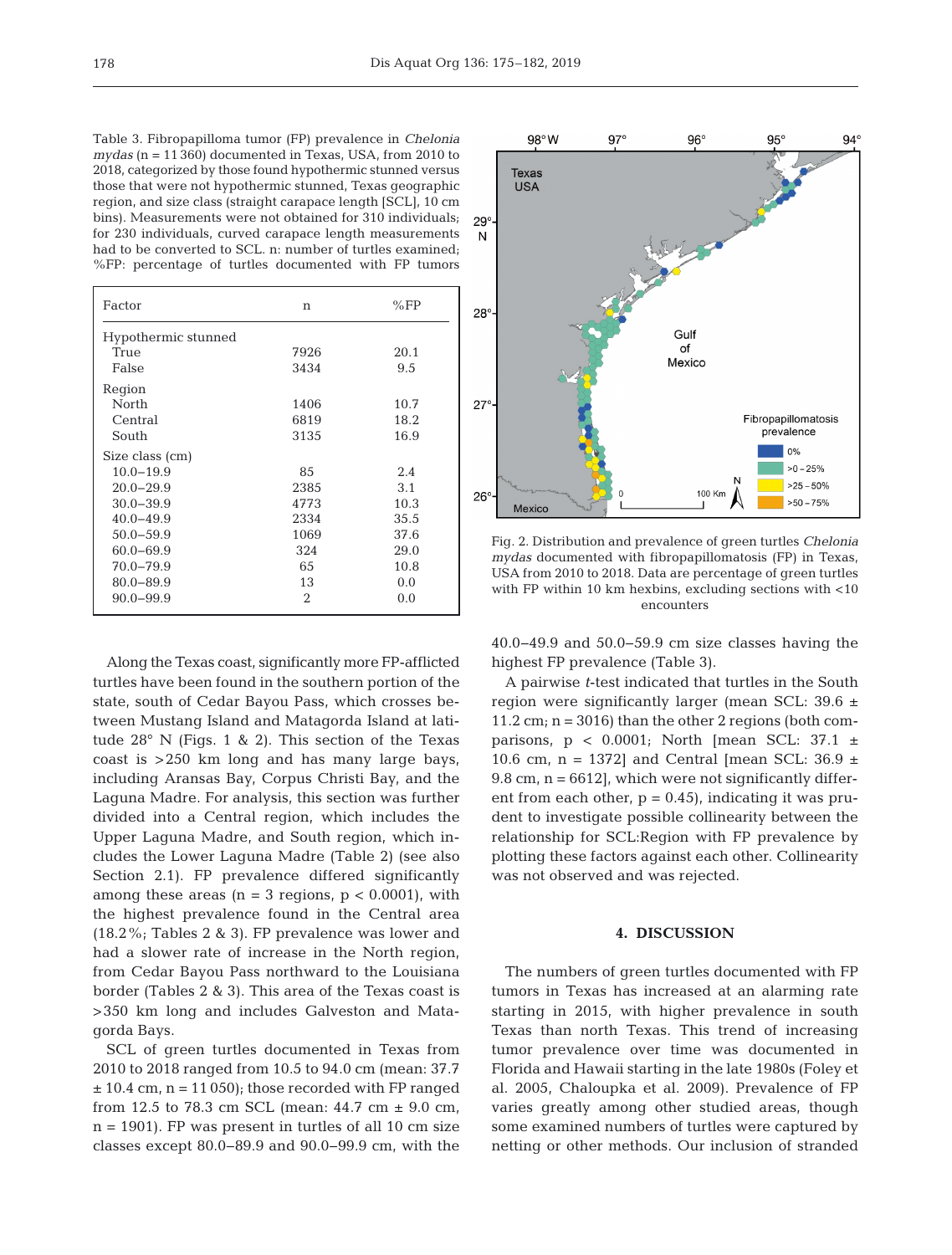turtles could cause a sampling bias because debilitated turtles, such as those with advanced FP, may be more likely to be found stranded (Foley et al. 2005, Chaloupka et al. 2008, Page-Karjian et al. 2014). However, bias is also possible in netting studies since debilitated turtles may also be more likely to be captured by netting (Limpus et al. 1994). We examined FP prevalence across time and space in Texas, with the source of study animals (stranded and incidentally captured turtles) held constant, limiting bias. Additionally, since 69.8% of green turtles examined for the present study were hypothermic stunned, capture bias is likely reduced because that stranding cause is likely more indiscriminate, supported by the fact that many otherwise healthy animals are found (Shaver et al. 2017).

High prevalence of FP has been found in other regions of the USA. In fact, high prevalence of FP occurred concurrently during the late 1980s through 1990s in areas of Hawaii and Florida (Balazs et al. 2000, Hirama & Ehrhart 2007, Chaloupka et al. 2009). However, tumor regression has been noted in many individual green sea turtles in Hawaii, and FP prevalence declined there from >50% in the mid-1990s to 9.4% in 2007, which was similar to levels documented before 1990 (Chaloupka et al. 2009). Prevalence of FP ranged from 4.5 to 7.8% among different areas for turtles netted in the Key West National Wildlife Refuge (Florida, USA) from 2003 to 2012 (Herren et al. 2018), though it remains as high as 70% for some lagoons on Florida's Atlantic coast (Ehrhart et al. 2016). FP was present in 13.4% of netted green turtles in the Turks and Caicos Islands, West Indies (Stringell et al. 2015). Additionally, prevalence of FP fluctuated from 0 to 75% in netted green turtles at 2 foraging sites in Puerto Rico from 1997 to 2014, with complete regression of visible tumors in individuals occurring within 2.7 yr on average (Patrício et al. 2016). FP tumor presence (31%, 2008−2010) and regression has been documented in Brazil (Guimarães et al. 2013). In Australia, 7.9% of green turtles captured in Moreton Bay (1990−1992) had FP tumors (Limpus et al. 1994).

Strong evidence suggests that juvenile green sea turtles are infected by ChHV5 once they reach the inshore neritic foraging habitat (Ene et al. 2005). All individuals detected with FP in our study were juveniles (12.5−78.3 cm SCL) in and near neritic foraging habitat. No nesting green turtles encountered in Texas, to date, have been found with FP tumors, and all have been over 84.0 cm SCL. Though 18.7% of green turtles found inshore (n = 9138 examined) had FP tumors, compared to  $9.6\%$  (n = 2222 examined) of

those found offshore, this difference was not significant. Those found offshore are likely moving there from the inshore areas temporarily, to avoid cold inshore water temperatures during the winter or to migrate to other areas. All Texas bays and estuaries are connected by both oceanic routes and inshore waterways, with the exception of Galveston Bay, which is not connected via the inshore waterway southwest of the 29° N latitudinal line, limiting some inshore movement in that area. The lack of intracoastal waterway connection to Galveston Bay may have reduced movement of diseased animals to this area and may be the reason we see a significantly lower prevalence of green turtles with FP north of 29° N latitude (North region). Another possible reason that prevalence of FP was lower in the northern portion of Texas is that warmer waters are associated with FP tumor presence and development (Page-Karjian et al. 2014), and water temperatures are on average cooler in the northern part of the state. In Florida, FP prevalence is also more common in the southern portion of the state and very few cases north of 29° N latitude have been reported (Schmid 1998, Foley et al. 2005, 2007), strikingly similar to what we report here for Texas.

In Texas, FP tumors were observed most commonly on the ventral surfaces of flippers and on other body surfaces except the carapace. During the study period, no cases of oral FP tumors were recorded in green turtles in Texas. Although oral tumors are rare in Florida (Balazs et al. 1997, 2000), 40−61% of FPafflicted turtles documented in Hawaii had oral tumors (Balazs et al. 1997, 2000). It is unknown why this disparity exists, but differences in infection route or genetic variants of ChHV5 are implicated (Balazs et al. 1997, 2000). Additionally, internal tumors have been reported in some severe FP cases in the USA (Herbst 1994, Work et al. 2004, Foley et al. 2005), but only 5 cases of internal tumors have been documented to date in green turtles in Texas.

Hypothermic stunning was a significant factor influencing the prevalence of FP tumors documented on turtles in this study. In fact, more than twice as many hypothermic stunned green turtles were observed with FP tumors as compared to turtles that were not hypothermic stunned. The cause of this disparity is not apparent. Further study of the prevalence of FP in green sea turtles in Texas waters is warranted, using a standardized capture method, such as netting.

The fact that FP tumors were first detected in green turtles at neritic foraging areas in southern Florida in 1937 (Hirama & Ehrhart 2007) and in the Hawaiian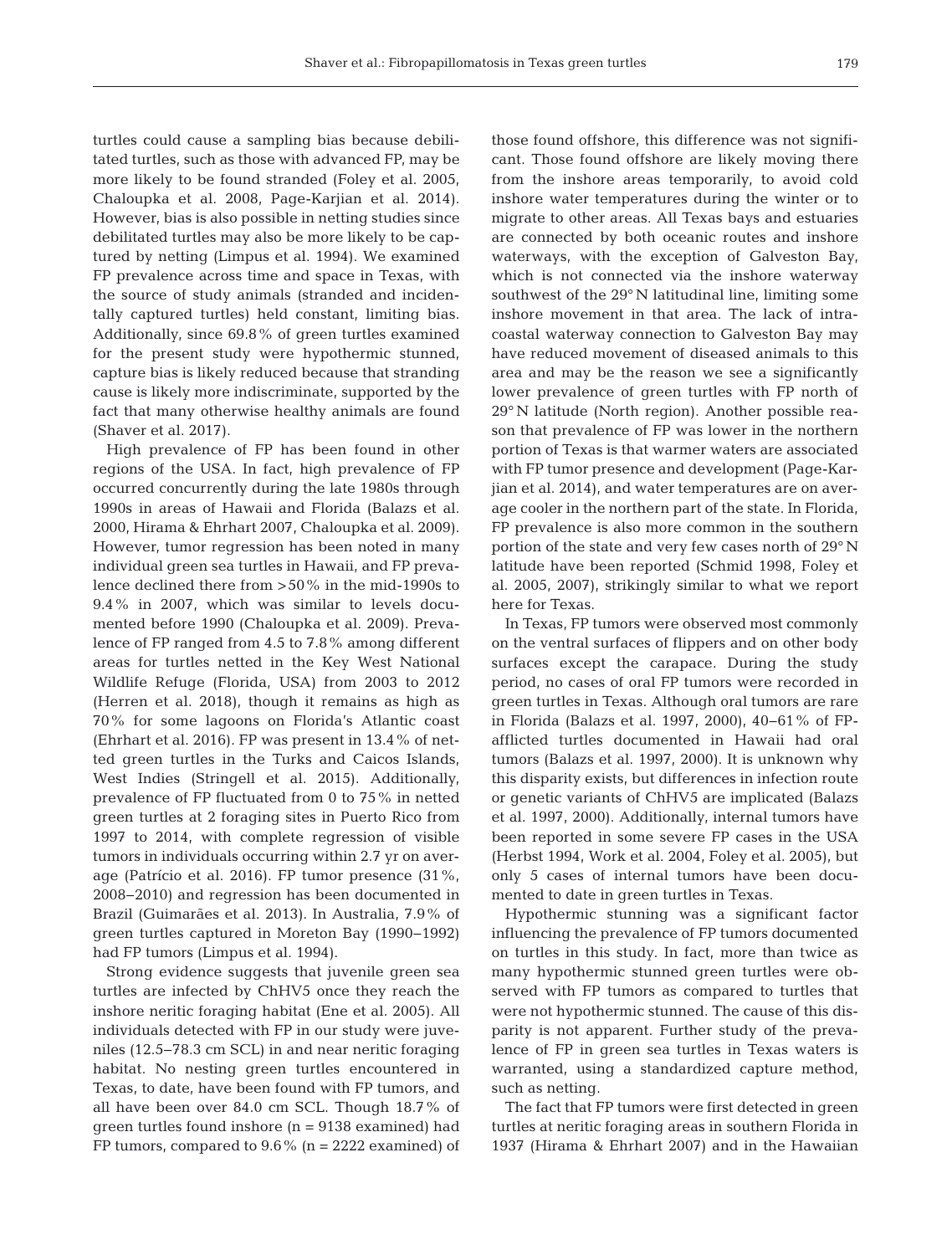Islands in 1958 (Balazs & Pooley 1991), but not in Texas until nearly half a century later, is compelling evidence and could provide clues regarding how the disease spreads to new areas. The Texas neritic foraging juvenile green turtle population is genetically distinct, indicating isolation of these western Gulf of Mexico juvenile green turtles (Shamblin et al. 2017). Thus, the late appearance and increasing prevalence of FP in Texas green turtles could be due to novel incursion of the virus into an immunologically naive population. Increasing FP prevalence is also likely due in part to the concurrent increasing population of Texas juvenile green turtles such that this provides high host density for this infectious disease. It has also been associated with near-shore waters with low water turnover such as lagoons, that contain pollutants, agricultural runoff, or marine biotoxins, and near-shore waters that are adjacent to large human populations (Limpus et al. 1994, Herbst & Klein 1995, George 1997, Aguirre & Balazs 2000, Foley et al. 2005, Arthur et al. 2008, dos Santos et al. 2010, Van Houtan et al. 2010, 2014, Patrício et al. 2016). Additionally, if FP prevalence is a reliable method to monitor ecosystem health in near-shore marine habitats as suggested by Aguirre & Lutz (2004), the health of Texas waters could be in decline.

The green turtle population in Texas, which was decimated by the late 1800s due to over-harvest and hypothermic stunning (Hildebrand 1983), has been increasing since 2007 (Metz & Landry 2013, Shaver et al. 2017), just prior to the appearance of FP. FP can cause significant debilitation and even death of individuals. However, it is unknown whether increasing prevalence of FP will slow green turtle population recovery in Texas. FP does not appear to be affecting population demographics for green turtles elsewhere (Foley et al. 2005, Chaloupka et al. 2009, Patrício et al. 2016). It will be vital to monitor FP prevalence over time to identify long-term trends, signs of regression in affected individuals, and possible impacts to the rapidly increasing green turtle population and the health of critical developmental habitat in Texas.

*Acknowledgements*. We thank M. R. Ellersieck (University of Missouri-Columbia) and C. J. Schmitt (US Geological Survey) for consultation on statistical analyses. We thank Christian Gredzens for preparation of figures and Cameron Purvin for aiding with summary of Texas stranding data. We thank the National Park Service (NPS) employees and volunteers who aided with field activities and coordination, as well as record maintenance for the Sea Turtle Stranding and Salvage Network in Texas. We greatly appreciate many other people and organizations that participated in the network over the decades. Amos Rehabilitation Keep, Coastal

Bend Bays and Estuaries Program, Coastal Conservation As sociation Hatchery, Florida Fish and Wildlife Conservation Commission, Gladys Porter Zoo, NPS, Naval Air Station Corpus Christi, NOAA-Fisheries, Sea Turtle, Inc., Sea World San Antonio, Texas A&M University at Corpus Christi, Texas A&M University at Galveston, Texas General Land Office, Texas Parks and Wildlife Department, Texas Master Naturalists, Texas Sea Grant, Texas Sealife Center, Texas State Aquarium, University of Texas at Pan American, University of Texas Marine Science Institute, US Fish and Wildlife Service, US Geological Survey, US Coast Guard, and other organizations provided assistance, technical support, permitting, and funding for search, rescue, documentation, rehabilitation, and release activities for stranded sea turtles in Texas.

#### LITERATURE CITED

- [Aguirre AA, Balazs GH \(2000\) Blood biochemistry values of](https://doi.org/10.1007/s005800070004) green turtles, *Chelonia mydas*, with and without fibropapillomatosis. Comp Haematol Int 10: 132−137
	- Aguirre AA, Lutz PL (2004) Marine turtles as sentinels of ecosystem health: Is fibropapillomatosis an indicator? EcoHealth 1: 275−283
- [Alfaro-Núñez A, Bertelsen MF, Bojesen AM, Rasmussen I,](https://doi.org/10.1186/s12862-014-0206-z) Zapeda-Mendoza L, Olsen MT, Gilbert MTP (2014) Global distribution of Chelonid fibropapilloma-associated herpesvirus among clinically healthy sea turtles. BMC Evol Biol 14:206
- [Alfaro-Núñez A, Bojesen AM, Bertelsen MF, Wales N, Bal](https://doi.org/10.7717/peerj.2274)azs GH, Gilbert MTP (2016) Further evidence of Chelonid herpesevirus 5 (ChHV5) latency: high levels of ChHV5 DNA detected in clinically heathy marine turtles. PeerJ 4:e2274
- Arms SA (1996) Overwintering behavior and movement of immature green sea turtles in south Texas waters. MSc thesis, Texas A&M University, College Station, TX
- [Arthur KE, Limpus CJ, Wittier JM \(2008\) Baseline blood bio](https://doi.org/10.1071/ZO08055)chemistry of Australian green turtles *(Chelonia mydas)* and effects of exposure to the toxic cyanobacterium Lyngbya majuscula. Aust J Zool 56:23-32
	- Balazs GH, Pooley SG (1991) Research plan for marine turtle fibropapilloma. NOAA Tech Memo NMFS-SWFSC-156
	- Balazs GH, Aguirre AA, Murakawa SKK (1997) Occurrence of oral fibropapillomas in the Hawaiian green turtle: differential disease expression. Mar Turtle Newsl 76: 1−2
	- Balazs GH, Murakawa SKK, Ellis DM, Aguirre AA (2000) Manifestation of fibropapillomatosis and rates of growth of green turtles in Kaneohe Bay, Hawaii. In: NOAA Tech Memo NOAA-NMFS-SEFSC-436, p 112−114
- [Chaloupka M, Work TM, Balazs GH, Murakawa SKK, Mor](https://doi.org/10.1007/s00227-008-0981-4)ris R (2008) Cause-specific temporal and spatial trends in green sea turtle strandings in the Hawaiian Archipelago (1982−2003). Mar Biol 154: 887−898
- [Chaloupka M, Balazs GH, Work TM \(2009\) Rise and fall over](https://doi.org/10.7589/0090-3558-45.4.1138) 26 years of a marine epizootic in Hawaiian green sea turtles. J Wildl Dis 45: 1138−1142
- [Chaves A, Aguirre AA, Blanco-Peña K, Moreira-Soto A and](https://doi.org/10.1007/s10393-017-1248-7) others (2017) Examining the role of transmission of chelonid alphaherpesvirus 5. EcoHealth 14:530-541
- Coyne MS (1994) Feeding ecology of subadult green sea turtles in South Texas waters. MSc thesis, Texas A&M University, College Station, TX
- [dos Santos RG, Martins AS, Torezani E, Baptistotte C and](https://doi.org/10.3354/dao02178) others (2010) Relationship between fibropapillomatosis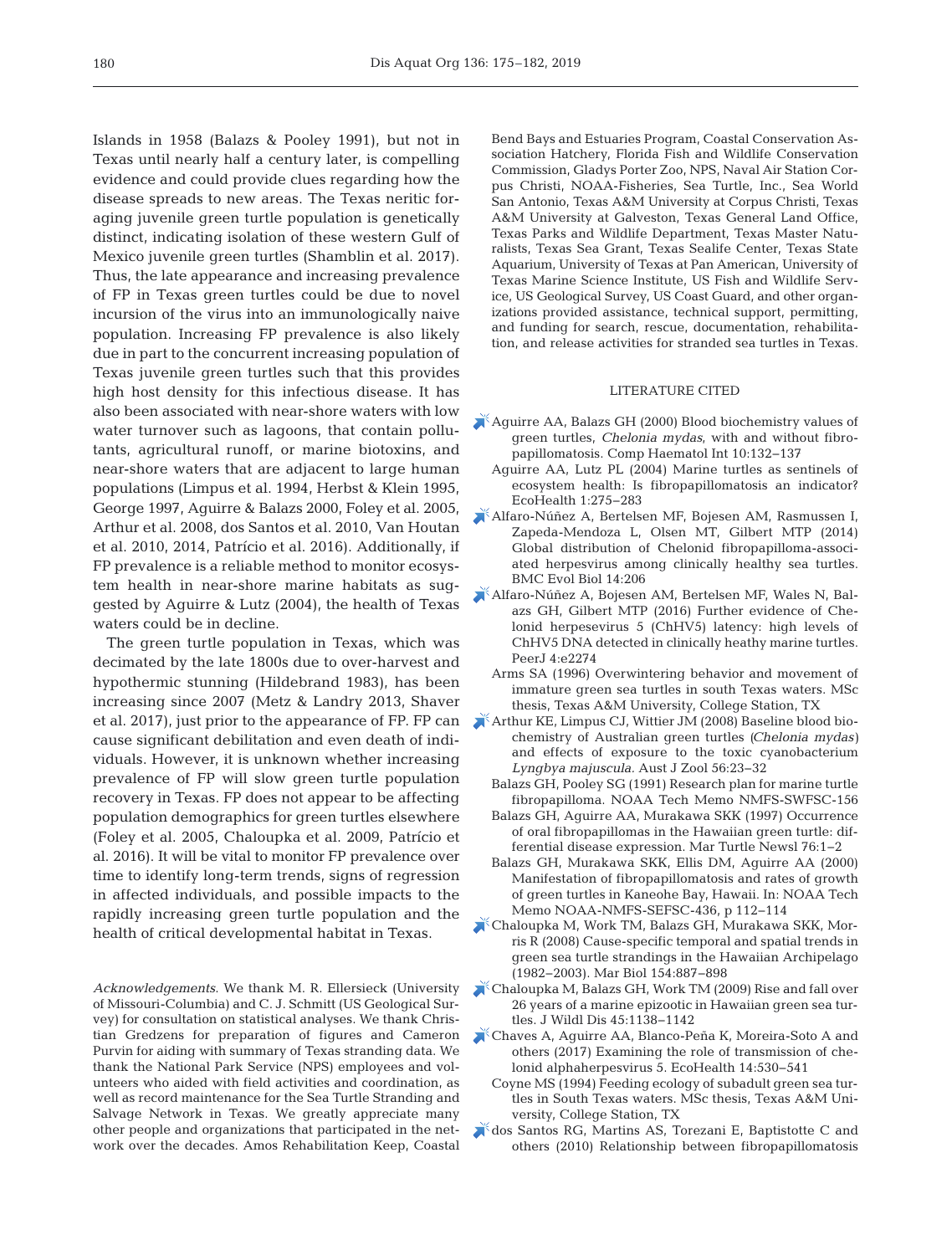and environmental quality:a case study with *Chelonia mydas* off Brazil. Dis Aquat Org 89:87-95

- Ehrhart LM, Redfoot WE (1995) Composition and status of the marine turtle assemblage of the Indian River Lagoon System. Bull Mar Sci 57: 279−285
- Ehrhart LM, Redfoot W, Mansfield K, Gorham J, Weege S, Provancha J (2016) Prevalence and trends in fibropapillomatosis in green turtles on Florida's Atlantic coast. In: Hargrove S, Work T, Brunson S, Foley AM, Balazs G (eds) Proc 2015 Int Summit Fibropapillomatosis: global status, trends, and population impacts. NOAA Tech Memo NMFS-PIFSC-54, p 15−21
- [Ene A, Su M, Lemaire S, Rose C and others \(2005\) Distribu](https://doi.org/10.7589/0090-3558-41.3.489)tion of chelonid fibropapillomatosis-associated herpesvirus variants in Florida: molecular genetic evidence for infection of turtles following recruitment to neritic developmental habitats. J Wildl Dis 41: 489−497
	- ESRI (Environmental Systems Research Institute) (2016) ArcGIS Desktop: release 10.4.1. ESRI, Redlands, CA
- [Foley AM, Schroeder BA, Redlow AE, Fick-Child KJ, Teas](https://doi.org/10.7589/0090-3558-41.1.29) WG (2005) Fibropapillomatosis in stranded green turtles *(Chelonia mydas)* from the eastern United States (1980- 98): trends and associations with environmental factors. J Wildl Dis 41: 29−41
	- Foley AM, Singel KE, Dutton PH, Summers TM, Redlow AE, Lessman J (2007) Characteristics of a green turtle *(Chelonia mydas)* assemblage in northwestern Florida determined during a hypothermic stunning event. Gulf Mex Sci 2: 131−143
	- George RH (1997) Health problems and diseases of sea turtles. In:Lutz L, Musick JA (eds) The biology of sea turtles. CRC Press, Boca Raton, FL, p 363−385
- [Greenblatt RJ, Work TMJ, Balazs GH, Sutton CA, Casey](https://doi.org/10.1016/j.virol.2003.12.026) RN, Casey JW (2004) The *Ozobranchus* leech is a candidate mechanical vector for the fibropapilloma associated turtle herpesvirus found latently infecting skin tumors on Hawaiian green turtles *(Chelonia mydas)*. Virology 321: 101−110
- [Greenblatt RJ, Quackenbush SL, Casey RN, Rovnak J and](https://doi.org/10.1128/JVI.79.2.1125-1132.2005) others (2005) Genomic variation of the fibropapillomaassociated marine turtle herpesvirus across seven geographic areas and three host species. J Virol 79: 1125−1132
- [Guimarães SM, Gitirana HM, Wanderley AV, Monteiro-](https://doi.org/10.3354/dao02542)Neto C, Lobo-Hajdu G (2013) Evidence of regression of fibropapillomas in juvenile green turtles *Chelonia mydas* caught in Niterói, southeast Brazil. Dis Aquat Org 102: 243−247
- $\blacktriangleright$  [Herbst LH \(1994\) Fibropapillomatosis of marine turtles.](https://doi.org/10.1016/0959-8030(94)90037-X) Annu Rev Fish Dis 4: 389−425
- [Herbst LH, Klein PA \(1995\) Green turtle fibropapillomatosis:](https://doi.org/10.1289/ehp.95103s427)  challenges to assessing the role of environmental factors. Environ Health Perspect 103: 27−30
- [Herbst LH, Ene A, Su M, Desalle R, Lenz J \(2004\) Tumor out](https://doi.org/10.1016/j.cub.2004.08.040)breaks in marine turtles are not due to recent herpesvirus mutations. Curr Biol 14: R697−R699
	- Herren RM, Bagley DA, Bresette MJ, Hollaway-Adkins KG, Clark D, Witherington BE (2018) Sea turtle abundance and demographic measurements in a marine protected area in the Florida Keys, USA. Herpetol Conserv Biol 13: 224−239
	- Hildebrand HH (1983) Random notes on sea turtles in the Western Gulf of Mexico. In: Owens D, Crowell D, Dienberg G, Grassman M and others (eds) Western Gulf of Mexico Sea Turtle Workshop Proceedings. Publ no.

TAMU-SG-84-105. Texas A&M Sea Grant College Program, College Station, TX

- Hirama S, Ehrhart LM (1999) Prevalence and severity of green turtle fibropapillomatosis in the Indian River Lagoon. Fla Sci 62:35
- Hirama S, Ehrhart LM (2007) Description, prevalence and severity of green turtle fibropapillomatosis in three developmental habitats on the east coast of Florida. Fla Sci 70:435−448
- [Li TH, Hsu WL, Lan YC, Balazs GH, Work TM, Tseng CT,](https://doi.org/10.5343/bms.2017.1018) Chang CC (2017) Identification of Chelonid herpesvirus 5 (ChHV5) in endangered green turtles *(Chelonia mydas)* with fibropapillomatosis in Asia. Bull Mar Sci 93: 1011−1022
	- Limpus CJ, Couper PJ, Read MA (1994) The green turtle, *Chelonia mydas*, in Queensland: population structure in a warm temperate feeding area. Mem Queensl Mus 35: 139−154
	- Manzella SA, Williams JA, Caillouet CW (1990) Radio and sonic tracking of juvenile sea turtles in inshore waters of Louisiana and Texas. In: Richardson TH, Richardson JI, Donnelly M (compilers) Proc 10th Annu Workshop Sea Turtle Biol Conserv. NOAA Tech Memo NMFS-SEFC-278, p 115−120
- [Metz TL, Landry AM \(2013\) An assessment of green turtle](https://doi.org/10.2744/CCB-1046.1) *(Chelonia mydas)* stocks along the Texas coast, with emphasis on the Lower Laguna Madre. Chelonian Conserv Biol 12:293-302
- [Morrison CL, Iwanowicz L, Work TM, Fahsbender E and](https://doi.org/10.7717/peerj.4386) others (2018) Genomic evolution, recombination, and inter-strain diversity of chelonid alphaherpesvirus 5 from Florida and Hawaii green sea turtles with fibropapillomatosis. PeerJ 6:e4386
- [Page-Karjian A, Torres F, Zhang J, Rivera S and others \(2012\)](https://doi.org/10.1186/2193-1801-1-35) Presence of chelonid fibropapilloma-associated herpesvirus in tumored and non-tumored green turtles, as detected by polymerase chain reaction, in endemic and non-endemic aggregations, Puerto Rico. SpringerPlus 1: 35−50
- [Page-Karjian A, Norton TM, Krimer P, Groner M, Nelson SE,](https://doi.org/10.1638/2013-0132R1.1) Gottdenker NL (2014) Factors influencing survivorship of rehabilitating green sea turtles *(Chelonia mydas)* with fibropapillomatosis. J Zoo Wildl Med 45: 507−519
- [Page-Karjian A, Norton TM, Ritchie B, Brown C, Mancia C,](https://doi.org/10.3354/esr00687) Jackwood M, Gottdenker NL (2015) Quantifying chelonid fibropapilloma-associated herpesvirus in symptomatic and asymptomatic rehabilitating green sea turtles. Endang Species Res 28: 135−146
- [Patrício AR, Diez CE, van Dam RP, Godley BJ \(2016\) Novel](https://doi.org/10.3354/meps11644) insights into the dynamics of green turtle fibropapillomatosis. Mar Ecol Prog Ser 547: 247−255
- [Quackenbush SL, Work TM, Balazs GH, Casey RN and oth](https://doi.org/10.1006/viro.1998.9207)ers (1998) Three closely related herpesviruses are associated with fibropapillomatosis in marine turtles. Virology 246: 392−399
	- R Core Team (2018) R: a language and environment for statistical computing. R Foundation for Statistical Computing, Vienna
	- Renaud ML, Carpenter JA, Williams JA, Manzella-Tirpak SA (1995) Activities of juvenile green turtles, *Chelonia mydas* at a jettied pass in south Texas. Fish Bull 93: 586−593
	- Schmid JR (1998) Marine turtle populations of the westcentral coast of Florida: results of tagging studies at the Cedar Keys, Florida, 1986-1995. Fish Bull 96:589-602